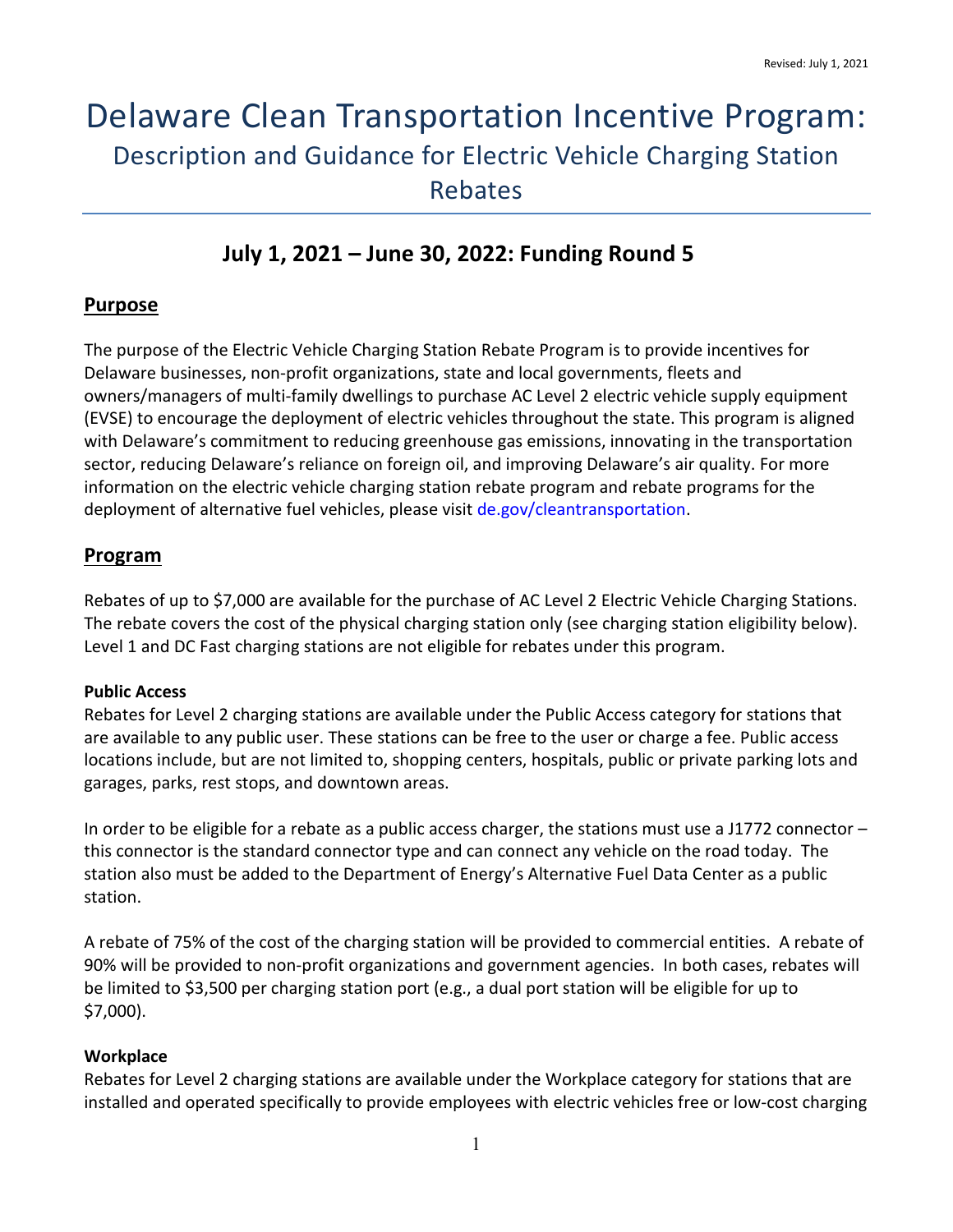as an additional incentive of employment and/or as a part of a sustainable workplace campaign. These stations are typically only available to employees and may be in private parking lots or garages. To qualify under this category, stations do not need to be open to the public at large.

In order to be eligible for a rebate as a workplace charger, the stations must use a J1772 connector. The station must also be added to the Department of Energy's Alternative Fuel Data Center.

A rebate of 75% of the cost of a Level 2 charging station will be provided to commercial entities. A rebate of 90% will be provided to non-profit organizations and government agencies. In both cases, rebates will be limited to \$3,500 per charging station plug (e.g., a dual port station will be eligible for up to \$7,000).

#### **Fleet Charging**

Rebates for Level 2 charging stations are available under the Fleet Charging category for stations that are dedicated to charging workplace fleet vehicles owned by a commercial, non-profit, or government entity.

A rebate of 75% of the cost of a Level 2 charging station will be provided to commercial entities. A rebate of 90% will be provided to non-profit organizations and government agencies. In both cases, rebates will be limited to \$3,500 per charging station port (e.g., a dual port station will be eligible for up to \$7,000).

Because these are not intended for employee or public use, there is no restriction on type of port connector to receive this rebate and no requirement to add the stations to the Alternative Fuel Data Center.

#### **Multi-Family**

Rebates for Level 2 charging stations are available under the Multi-Family category for stations installed and operated to provide residents of apartment, townhome, and/or condominium complexes access to electric vehicle charging at home. These stations can be installed for the exclusive use of residents or can be publicly available for other users. There must be a minimum of four (4) residential units to be eligible under this category.

In order to be eligible for a rebate, the stations must use a J1772 connector. The station must also be added to the Department of Energy's Alternative Fuel Data Center as either a private or public station.

A rebate of up to 90% of the cost of Level 2 charging station will be provided to commercial, non-profit organizations, and government agencies.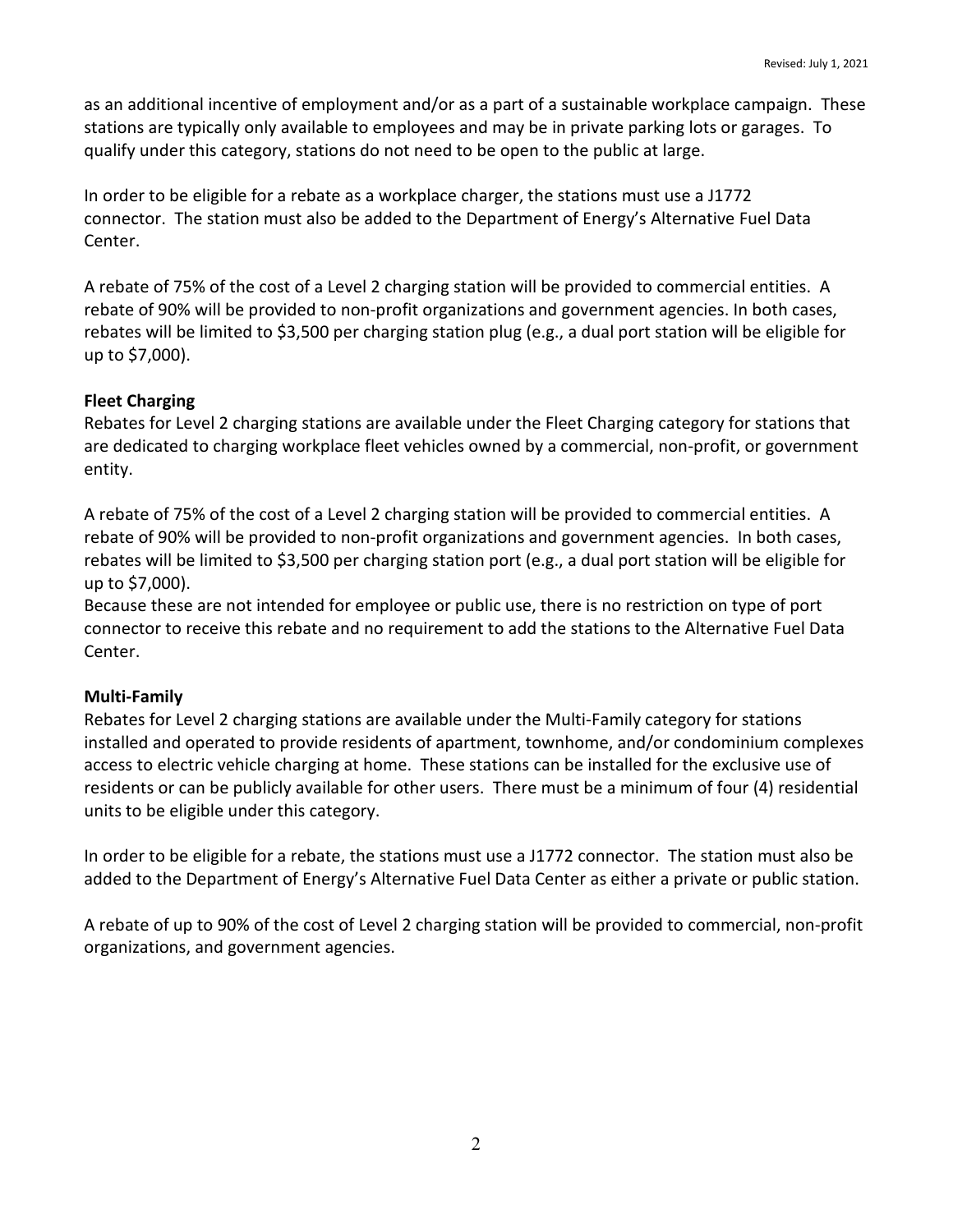| <b>Rebate Amount</b><br>(Max: \$3,500 single port/\$7,000 dual port) |                   |                             | Limit per location |                                    |
|----------------------------------------------------------------------|-------------------|-----------------------------|--------------------|------------------------------------|
|                                                                      | <b>Commercial</b> | Government<br>and nonprofit | <b>Commercial</b>  | <b>Government and</b><br>nonprofit |
| <b>Public Access</b>                                                 | 75%               | 90%                         | 6 charging ports   | 6 charging ports                   |
| <b>Workplace</b>                                                     | 75%               | 90%                         | 6 charging ports   | 6 charging ports                   |
| <b>Fleet</b>                                                         | 75%               | 90%                         | 6 charging ports   | 10 charging ports                  |
| <b>Multi-Family</b>                                                  | 90%               | 90%                         | 10 charging ports  | 10 charging ports                  |

*Charging ports are considered a single plug. A dual-port charging station would be considered two ports.* 

## **Program Deadlines**

Eligible electric vehicle charging stations must be purchased between July 1, 2021 and June 30, 2022 Applications must be submitted within 90 days of purchasing the charging station. All applications must be received by September 30, 2022. The program will continue until all funding has been exhausted or until June 30, 2021, whichever comes first.

# **Applicant Eligibility**

The following entities are eligible for rebates under the Delaware Electric Vehicle Charging Station Rebate Program:

- Businesses, non-profit organizations, or other organizations with both a physical location and address in Delaware and a Delaware business license (must provide copy of business license if applying for the rebate as a business).
	- $\circ$  Commercial entities can include property management companies, condo associations and maintenance corporations with legal authority to manage common space.
- Non-profit organizations that qualify as federally tax-exempt  $(501(c)(3)$  or similar).
- State agencies or departments, municipal governments, or county governments in the state of Delaware.
- Public schools, colleges and universities.

# **Charging Station Eligibility**

- Only Level 2 Charging Stations are eligible for a rebate:
	- $\circ$  AC Level 2 chargers provide electricity to the Electric Vehicle by 240 volts or 208 volts. Level 2 chargers require a dedicated circuit of 20-100 amperes.
- Charging stations must use a J1772 connector (with the exception of fleet chargers).
- Charging stations must be installed in Delaware.
- Charging stations must be owned by the applicant, not leased.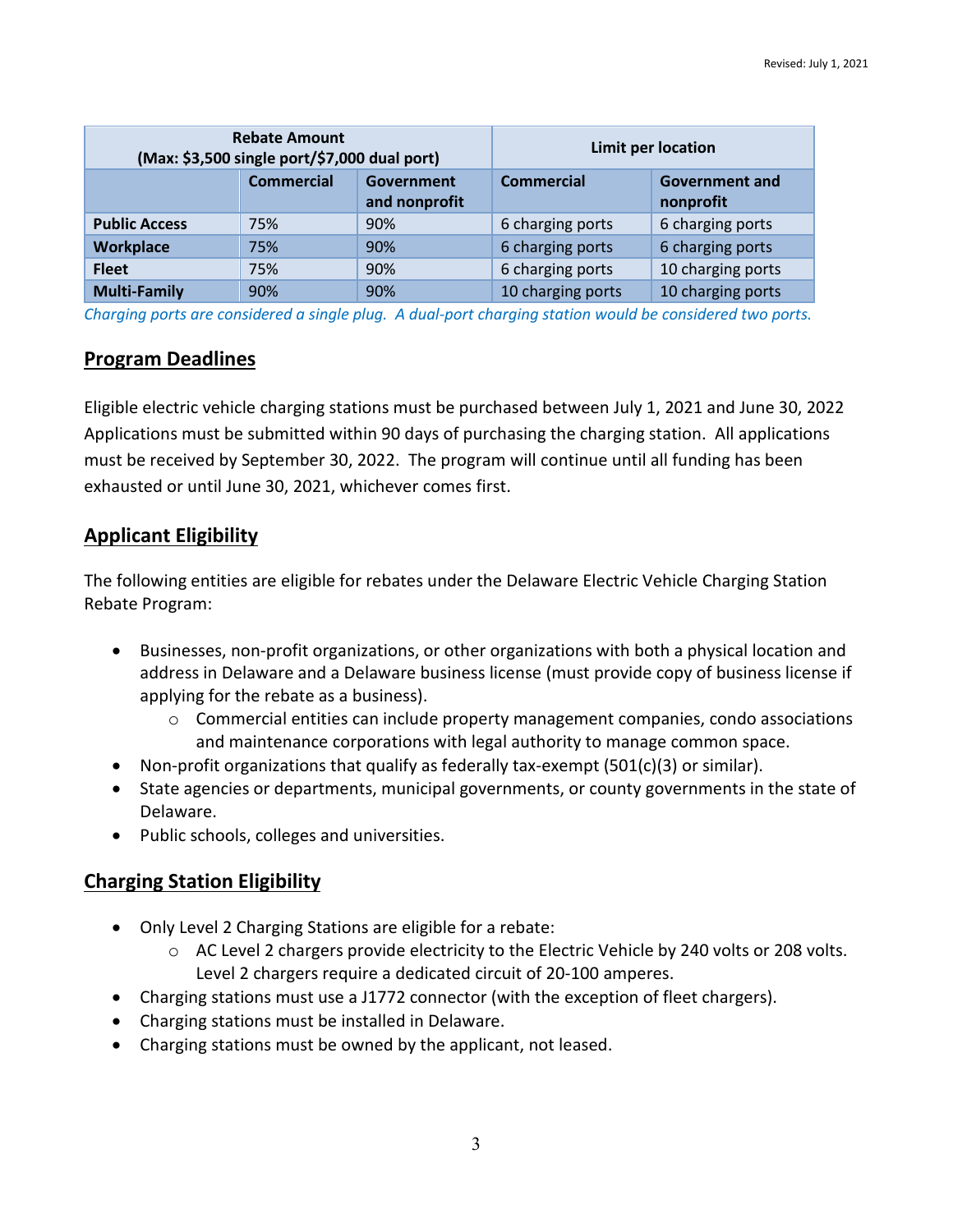#### **What is not eligible:**

- o Residential charging stations for single family homes or private use
- o Outlet installation (i.e. NEMA outlets)
- o Site improvements

# **Application Process**

To apply for a rebate under the Clean Vehicle Rebate Program, applicants must first register as a Supplier with the state of Delaware at [esupplier.erp.delaware.gov.](https://esupplier.erp.delaware.gov/psc/fn92pdesup/SUPPLIER/ERP/c/NUI_FRAMEWORK.PT_LANDINGPAGE.GBL) **Once the Supplier file is approved, applicants will receive a Supplier ID number that is required to complete the application.** Applications will not be processed without the Supplier ID Number.

*\*Note: You only need to register as a supplier once. If you have previously submitted your information, you do not need to submit it again.* 

If you need assistance registering as a supplier, please use this helpful [guide](https://esupplier.erp.delaware.gov/fn92pdesup/help_guides/Supplier_New_Registration_Guide.pdf) or [video.](https://www.youtube.com/watch?v=dTGAaEfBEEw&feature=youtu.be) The Supplier Maintenance Team can be reached at 302-526-5600 or **FSF\_Supplier\_Maintenance@delaware.gov.** 

When the Supplier ID number is received, please download an **Electric Vehicle Charging Station** [Application](http://www.dnrec.delaware.gov/energy/Documents/Transportation%20Program/Clean%20Transportation%20Updates/EVSE-FR4-Rebate-Application-for-all.pdf) and submit the completed application with supporting documents via email [DNREC.Transportation@delaware.gov](mailto:DNREC.Transportation@delaware.gov) or mail to:

Delaware Division of Climate, Coastal and Energy 100 W. Water Street, 10B Dover, DE 19904

All applicants are required to submit the following documentation:

- A complete Electric Vehicle Charging Station Rebate application.
- Proof of operation in the state of Delaware:
	- o A copy of an applicant's Delaware business license OR
	- $\circ$  A copy of tax-exempt status
- A copy of the itemized charging station sales slip.

# **Additional Guidelines**

- Applications must be submitted within 90 days of purchasing the charging station. All applications must be received by September 30, 2022.
- Documents submitted should be legible and complete, with all necessary supporting documents. All incomplete or illegible documents will be returned to the applicant, leading to delays in rebate processing time.
- o Electrician, construction and labor costs
- o Wires and materials
- $\circ$  Shipping
- o Taxes